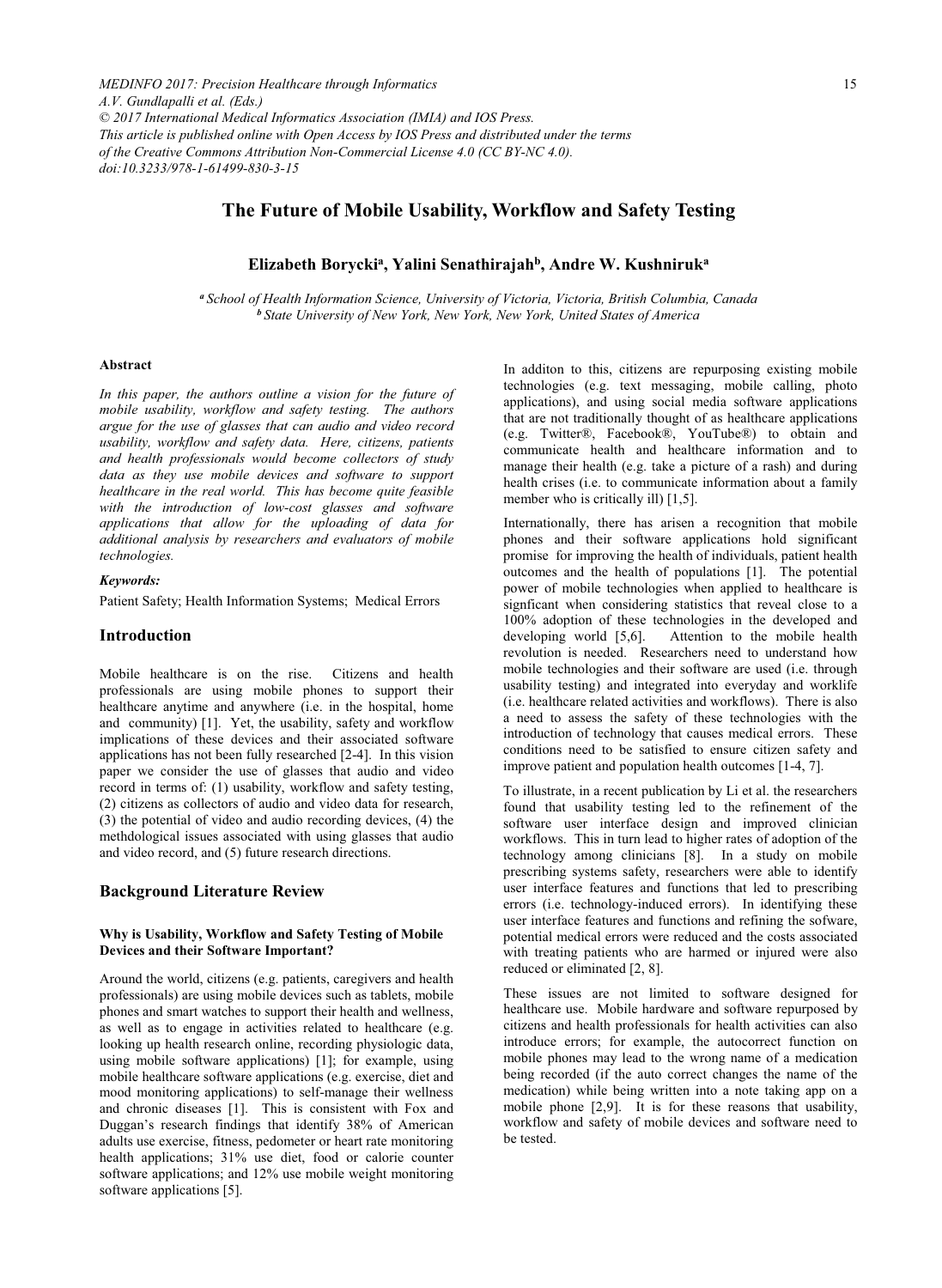## **What is the Current State of Mobile Device and Software Usability, Workflow and Safety Testing?**

Less attention has been paid by researchers and industry to developing new methods for mobile device and software testing for usability, workflow and safety testing [10]. There has also been less attention focused on understanding how mobile technologies' usability, workflow and safety influence citizen and health professional users in the research literature [11]. There are a number of reasons for this. Perhaps one of the biggest barriers is the mobile nature of devices and the limited development of methods that can be used to test mobile devices for usability, workflow and safety in an effective manner [2,9]. There is a need to develop research methods that allow for recording of audio and video data for analysis of the impact of these technologies in the areas of usability, workflow and safety. Once mobile devices have been refined, we will be better able to understand their impacts upon citizen health, patient outcomes and health professional work processes [9].

## *In-situ Usability Testing*

As mentioned earlier, there has emerged an increasing need to evaluate the effects of mobile device hardware and software from a usability and workflow perspective. Such work is critical to fully understand how the technologies are used to support the health of individuals and populations. "In situ" usability testing, which refers to the collection of usability and workflow data in real-world settings, has become important to understanding how: (a) mobile phone software applications, (b) non-healthcare, mobile phone software applications downloaded by citizens and (c) "true" mobile healthcare software applications are used together by citizens in differing contexts to support health and healthcare [10]. Early work done in this area by Kushniruk and colleagues [10], has often involved conducting usability testing in real-world work settings (i.e. at a computer in a hospital or in a physician's office). Here, electronic health records and hardware devices used in a hospital or physician's office are used during usability and workflow testing to ensure the participant feels they are in a real-world environment [10]. Such testing, although effective, is limited by the type of hardware used (i.e. desktop computer or laptop) and is specific to a particular fixed setting by the hardware (i.e. using a desktop computer in a hospital) [11].

With the introduction of mobile phones and software (including healthcare software applications), there has emerged a need to consider and extend existing approaches to usability, workflow and safety testing to account for the ability of citizens and health professionals to move from one setting to another as they perform activities that influence their health (e.g. dietary choices, the choice to exercise) [9]; for example, "in-situ" testing should take place anywhere a citizen may go and use technology to support their health activities [10]. To illustrate, a citizen might use a mobile device and software to support health-related activities in the home, in the car on the way to work, at work, in a restaurant at lunch, at the gym and/or in the physician's office [5]. This represents a signficant challenge for researchers: to collect a fullsome dataset that can be used to improve the overall user experience in engaging in healthcare activities and managing their health, while at the same time collecting information about mobile device hardware and software in these real-world settings [2,10,9,12].

#### *Citizens as Collectors of the Data*

Around the world, citizens (e.g. patients, caregivers and health professionals) can now post and view pictures and video online, increasing the potential for consuming and exchanging differing types of health information [13,14]. We have seen rapid growth in the use and miniturization of cameras and audio recorders, and the trend towards supporting citizens, patients and health professionals in recording their own video and audio data (e.g. mobile phones have cameras, video and audio recorders, smart watches have audio recording capabilities, and glasses can be used to record audio and video) for social, recreational, work and educational purposes. [13-18]. Citizens are posting health information online, and this information may include textual, picture, video and audio data [13, 14]. Some of these postings take the form of information posts, such as links to health information and posts about self help strategies. Some posts include video and audio data uploaded to social media such as YouTube® and Snapchat<sup>®</sup> [13,15].

The potential to involve citizens and health professionals in the collection of video and audio usability data using these technologies, due to their miniturized form and integration with other technologies (e.g. glasses, mobile phones, smart watches and social media), is signficant [15,16]. Yet, there are few papers that describe the potentials and pitfalls of citizens and health professionals using these ubiquitous tools to collect data in usability, workflow and safety testing (i.e. testing for usability, technology-induced errors and health information technology safety). To date, the focus on such testing has been on mobile devices and software in a traditional laboratory setting [2, 9, 11].

## **The Challenge of Collecting Mobile Video and Audio Data**

Audio and video recordings are essential components of usability testing. Audio data allow one to document verbalizations. If an individual is participating in a usability test, then audio recordings allow for collection of "think aloud" verbalizations or the thoughts of the user as they arise while using a technology, such as a mobile healthcare application [2,11]. Video data in usability testing should include collection of computer screen or mobile device screen recordings [2,9,12]. This is important as it is necessary to be able to view how the user is interacting with the user interface of the technology as they verbalize their thoughts [2,12].

The freedom of movement (i.e. physical and contextual) associated with using a mobile device is significant and poses a number of challenges for conducting research. Mobile device users of healthcare applications seldom stay in a fixed context or position when using the technology. The portability of the device allows the citizen or health professional to move from one location to another and to interact with the device while moving in differing locations throughout the day. This must be accounted for in testing studies. Workflows embedded in the software and workflows associated with using the mobile device and software applicaton need to be captured, and this can be challenging in the real world (i.e. in-situ) [2, 3,10,12].

#### **Existing Approaches Toward Mobile Device and Software Testing**

Many methods have been used to collect usability data using mobile approaches. Research methods and factors that influence the quality of mobile usability testing data are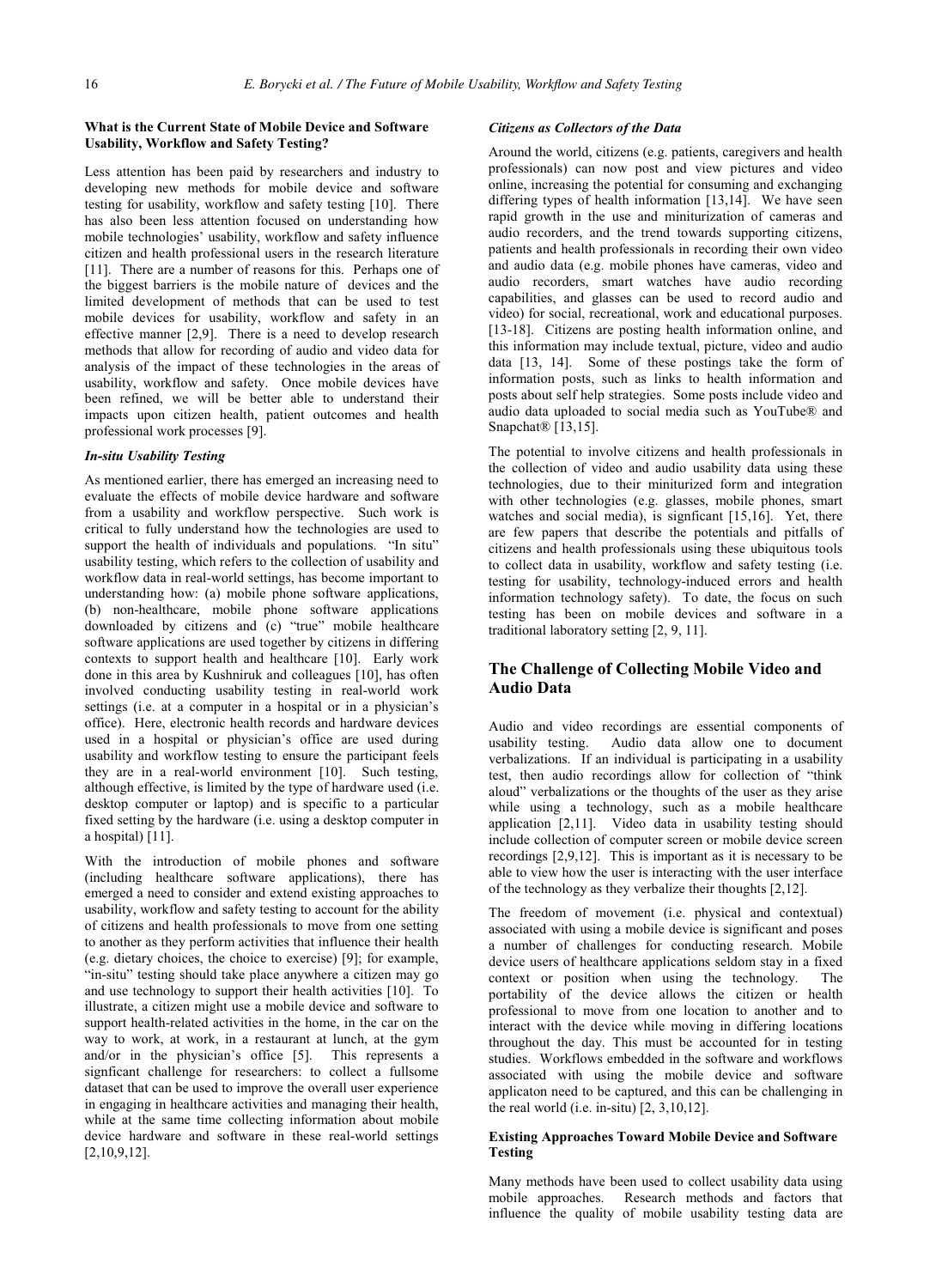important to consider when designing studies. There are a number of challenges associated with conducting usability tests using mobile phones and healthcare applications [2,12]. One such challenge arises from the recording equipment and the mobile device. The quality of the data collected during mobile usability, workflow and safety tests can be influenced by the type of mobile device and recording equipment/software used. This influences the interpretability of the research results. To illustrate, if the mobile phone is used to record mobile phone screens as the user moves through a software application, hand motions and screen touches will not be recorded. This in turn will make it difficult to determine what the user was touching on the screen at what point in time and if the user interface is confusing [9,12].

In such cases an external audio and video recording device is needed to fully understand what the user is touching on the mobile phone user interface. External devices may require that the mobile phone be fixed to a specific location and position so that all user interactions are captured. This may limit the user's movement, as well as the researcher's ability to record the impact of the device and software upon work tasks and activities [2,12].

Some researchers have documented their experiences in conducting usability and workflow testing involving mobile phone hardware and software. In this work the researchers identified a number of issues that need to be considered when conducting such testing, including: data quality issues, the Hawthorne effect and the inability of participants to engage in typical activities and contexts due to the limitations of the audio and video recording equipment employed in mobile phone and software testing. There is a need to attend to the type of audio and video recording equipment used, as this may affect data quality; for example, recording audio and video data directly to the mobile phone of the user does not provide the researcher with insights into what the user is touching on the mobile device screen or what other artifacts and events in the user's environment are being considered or are influencing mobile phone and software use [2,9,12].

Alternatively, if a user is participating in a test in a usability lab, then data can be captured regarding the user's interactions with the mobile device using an external camera, but the user's interaction with their environment is limited to that of the usability lab, rather than the real world (i.e. a citizens home, work or community environment) [10,12] The user cannot engage in actitivites that are typical of those undertaken when using a mobile phone in the real world, insitu setting (e.g. sitting in a restaurant and recording information about one's meal) [12].

# **The Future: Using Glasses that Audio and Video Record Data**

## **What is the Potential for Glasses as Video and Audio Recording Devices?**

The development of glasses as a video and audio recording tool had its origins in the surveillance [19] and sports industries [20]. In the surveillance industry, glasses that can record video and audio data are used by law enforcement officials to collect data in real time from the perspective of the user for the purpose of conducting surveillance of criminal activities [19]. In the commerical sports industry there emerged a demand for a lightweight, unobtrusive method to collect video and audio data for the purpose of providing the

user's view of sports activities, such as snow boarding, skiing, mountain biking and skateboarding [20]. Users have posted videos for family and friends to share their experiences (with those who were unable to participate) [15,20]. Initially, many of these glasses recorded only video data. Today, they record both audio and video data that can be easily downloaded for review from the glasses [14, 15, 19, 20].

The use of wearable audio and video recording devices has increased in popularity with a wider consumer interest in the technology developing since 2013 [14,15,18]. Approaches have emerged that can be used to effectively collect mobile video and audio recordings for the purpose of assessing the usability, workflow and safety of mobile devices. The idea of collecting audio and video data using glasses has only recently been considered as a viable means of collecting usability, safety and workflow data [21]. In 2013, early work in this area was fostered by Google® with the development of Google® glasses that could be used to present the user with information gleaned from the world wide web, while at the same time providing the capacity to audio and video record data [18]. Wider citizen interest in glasses that record audio and video data increased in 2016 when Snapchat® began marketing glasses that record video and audio data from the user's point of view. Snapchat® glass users, after recording videos or taking pictures using the glasses, can post digital images and video online via an online social media tool [14- 16].

### **Viability of Glasses as Video and Audio Recording Devices**

The viability of glasses as an audio and video recording tool needs to be considered in the context of citizens and health professionals as collectors of video and audio data for usability, workflow and safety testing. Glasses can be used to record audio and video data to capture user interactions with mobile device hardware, software and the real world. When considering the technology for mobile usability, workflow and safety testing one must consider that the technology is used independently from the mobile phone with the user wearing the device. Here, glasses are used to not only collect data about devices and software, but also about how these technologies are used in the context of the user's surrounding environment [1].

Earlier, the authors of this paper identified there are several types of glasses that perform this activity on the consumer market. Some have been specifically developed for research purposes or for work use (e.g. Tobii®, Google® glasses) . Other glasses have been developed for consumer use (to be used by citizens to record events or sport activities, e.g. Snapchat® glasses). Regardless of the type of glasses used to audio and video record data, there are a number of methodological issues that need to be considered, which we will discuss in the next section of this paper [14-20].

#### **Field of View**

One critical issue that needs to be considered when using glasses for audio and video recoding data is the field of view. The field of view refers to the extent to which the observable world is seen by the user. Humans have a forward facing horizontal diameter of almost 180-degrees in their field of view [15,18]. In selecting glasses for video and audio recording of interactions with a mobile device and the surrounding environment, it is important to select a device that provides a field of view that is representative of what the user would typically see. The more consistent the field of view is with the users, the more representative the data will be. Some glasses reduce the field of view, thereby limiting the amount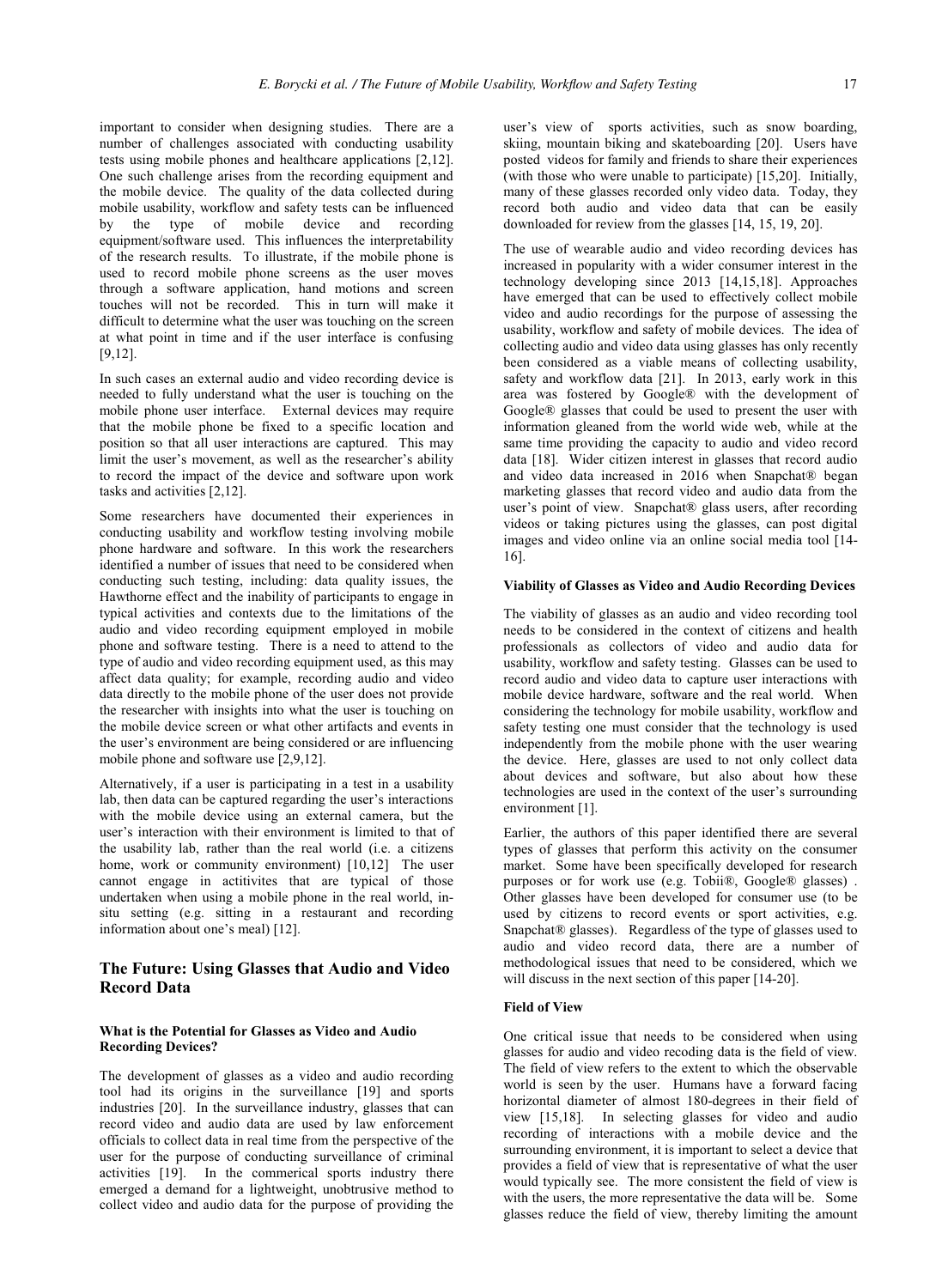of video data that is collected. Some glass manufacturers have attempted to address this issue by providing glasses with a field of view that is more consistent with the typical user's field of view; for example, Snapchat's® glasses have a 115 degree field of view [15]. As the field of view is not consistent across glass types, pilot testing needs to take place to ensure full video data collection.

#### **User Control of Activation/De-activation**

One of the key issues in using glasses in video and audio recording data is the activation of the recording function. Different glasses have different approaches to user control of the recording function. This is imporant if users are asked to wear the device and record interactions. The ability to activate and de-activate the recording function is important from a methodological perspective. Some glasses do this through voice command, others in response to head motions and still others through a touch pad on the glasses themselves [15-20].

In terms of analysis and use of mobile devices for health purposes, the user could activate and de-activate the recording functions of the glasses, recording only when using the mobile device for health-related activities. The advantage of this approach is that the researcher does not have to review hours of video and audio data, and collected data is focused on the activity of interest. To ensure recording device and application use for health-related activities becomes the focus of the study, glass users may need to be trained to record the activities the researcher is interested in studying.

#### **Privacy, Confidentiality and Ethics**

From an ethical perspective, the ability to activate or deactivate the recordings at key points in time is critical from a user's perspective. Here, the user could ask others for permission to record an encounter involving the mobile device, a health app and a health professional or caregiver. Similarly, if the user is unable to obtain the consent of others, the recording could be deactivated by the user. Also, there is the ability to deactivate the recording when the user does not want specific video or audio recorded. To illustrate, Google® glasses can be activated/deactivated through the use of voice commands or head movement at key points in time to enable recording of health related activities [17,18]. Snapchat® glasses offer another approach to the issue of recording. Snapchat® glasses can also be activated/deactivated through a mobile Snapchat® app [15,16]. Snapchat® affords the user some additional features that may be of value from an ethical perspective. Snapchat® glasses indicate when the video and audio camera is recording to those in the field of view (i.e. a light on the glasses indicates when the recording is on). This may be of value to those being video recorded as they can see when the recording function is enabled and disabled [15,16].

#### **Sufficient Length of Recording Time**

Length of recording time refers to the amount of time that is dedicated to recording audio and video data. The recording time needs to be of sufficient length to be able to fully record a health-related activity involving a mobile device. There is a range in the length of recording times for differing types of glasses. Short recording times may lead to disruptions in user activity [9]. This may lead to segmented disruptions in user data or place a burden periodically on the user of downloading recordings to a software application, leading to missing data if the user forgets to download data periodically.

#### **Cost**

Cost is a consideration when conducting studies involving the use of glasses. The cost of purchasing glasses that can record video and audio data for usability testing can range from \$120 to several thousands of dollars [15, 17, 18, 20]. Glasses used to collect data for usability testing at the upper end of this cost range not only record data, but include analysis software (i.e.Tobii®) [20]. However, involving multiple participants may be costly or cumbersome to coordinate if sharing the glasses between users is difficult. Snapchat® has developed low cost glasses that can be used to live stream and record audio and video data for upload. Snapchat® glasses are priced at \$129/pair, and this includes glasses and a charger. Snapchat® ofters prescription glass users the opportunity to purchase a pair of glasses with their own prescription [15,16]. Other glasses used for sports and surveillance purposes that can record audio and video data have also entered the consumer market, allowing for audio and video recording for prices as low as \$50, making real-world studies inexpensive and feasible to conduct with large sample sizes [20].

## **Asthetics**

A key issue associated with the use of glasses for recording of audio and video is asthetics. Some users of glasses that audio and video record do not want to wear glasses that differ from other types of glasses that citizens currently wear (e.g. sunglasses, prescription glasses) during the study [15,16,20]. This may decrease participation, as Google® glass users are reluctant to continue using the technology due to privacy concerns for others in their field of view.

# **Future Research Directions and a Future Vision**

Glasses that audio and video record data offer significant advantages over traditional recording techniques used to collect usability, workflow and safety data. Such glasses allow one to record the user's interactions with the mobile device hardware and software (i.e. health app and mobile phone app software). In addition to this, the glasses can record user interactions with their envionment, in context and how the mobile technology is used within that context, as recorded in the field of view of the glasses.

Historically, glasses that audio and video record were costly (i.e. \$30,000) [18]. The cost of the technology has been signficantly reduced in the past few years (i.e. \$50-100) [20]. The technology is now available at low cost, and there has arisen signficant consumer demand for video and audio recording glasses for personal use as a result. Citizens are uploading video to social media (e.g. YouTube®, Snapchat®) to share their experiences and perspectives of the world (i.e. their field of view) [14,15]. Citizens are now capable of collecting usability, workflow and safety data about the mobile hardware and software they use for health activities. There is a signficant opportunity to employ consumers in the process of collecting research data. As the cost of the technology has decreased, there are opportunities to increase the sample size of usability, safety and workflow studies and for these studies to take place in real-world contexts.

There remain a number of challenges in conducting such research. Researchers need to understand the audio and video recording glasses they plan to use for such research, as they vary along a number of dimensions. For example, the field of view is different depending on the type of glasses used and glasses may have differing lengths of time that the technology records video and audio data. Privacy, confidentiality and